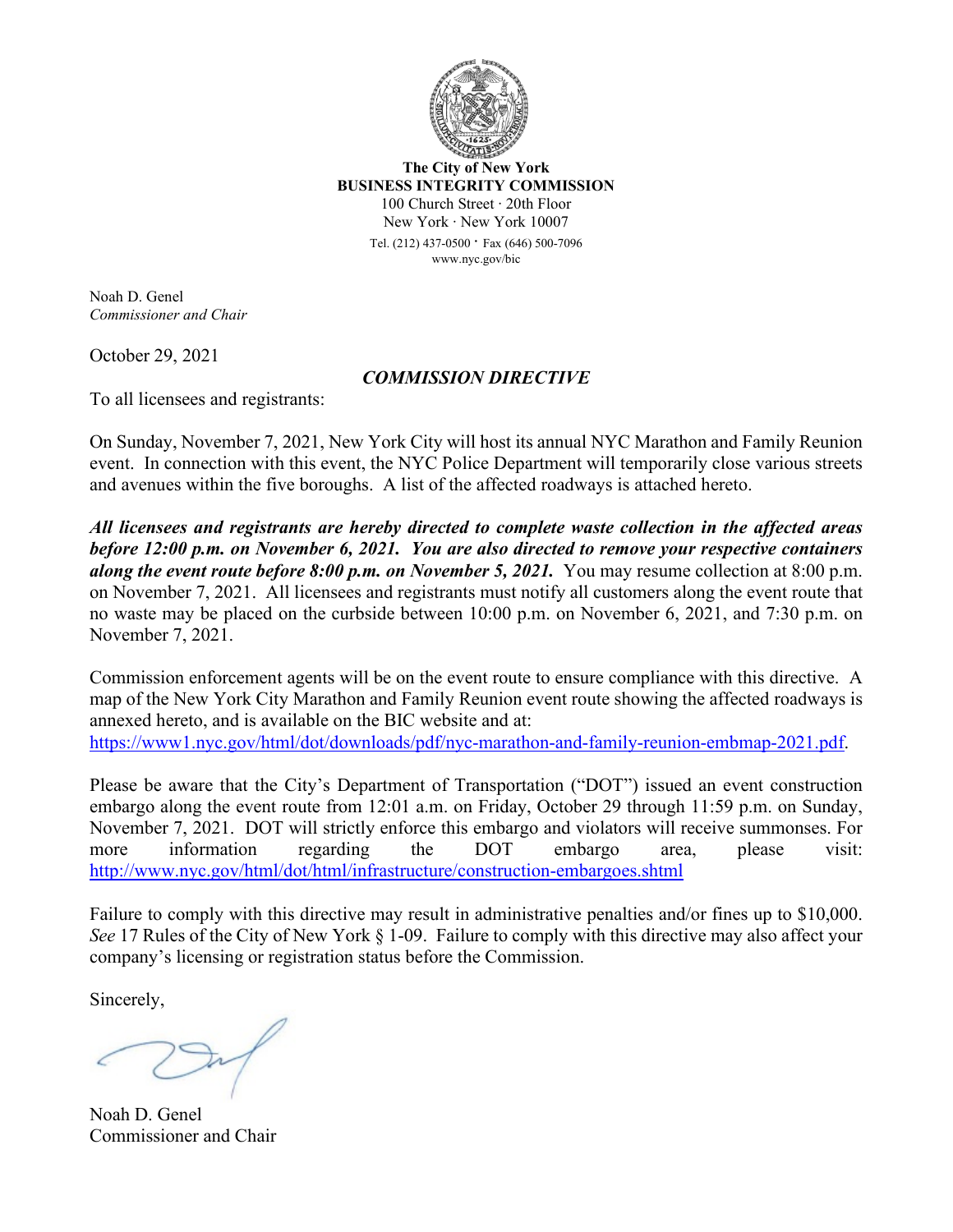# *List of Affected Roadways*

You are hereby directed to review this list of affected roadways thoroughly for areas that include your company's work sites or pick-up routes. The following streets and avenues will be closed on **November 7, 2021**:

## I. *Marathon Route*

### **Staten Island**

- Richmond Terrace between Jersey Street and Bay Street
- Wall Street (aka Richmond County Ballpark Driveway) between Richmond Terrace and Bank Street
- Jersey Street between Richmond Terrace and Victory Boulevard
- Victory Boulevard between Jersey Street and Bay Street
- Bay Street between Richmond Terrace and School Road
- Fingerboard Road between Bay Street and Tompkins Avenue
- Tompkins Avenue between Fingerboard Road and School Road
- School Road between Bay Street and Staten Island Expressway
- Lily Pond Avenue between Staten Island Expressway and Father Capodanno Boulevard
- McClean Avenue between Lily Pond Avenue and New York Avenue
- Hylan Boulevard between Bay Street and Olga Place
- Steuben Street between Olga Place and West Fingerboard Road
- West Fingerboard Road between Steuben Street and Hylan Boulevard
- Sand Lane between Hylan Boulevard and Father Capodanno Boulevard
- Father Capodanno Boulevard between Sand Lane and Lily Pond Avenue
- Verrazano Bridge

### **Brooklyn**

- Dahlgren Place between Verrazano Bridge and 92nd Street (Northbound)
- 92nd Street between Dahlgren Place and 4th Avenue
- Brooklyn Queens Expressway (Southbound) between Verrazano Bridge and 79th Street
- Gatling Place/79th Street BQE Entrance Ramp between 83rd Street and 79th Street
- 7th Avenue (Southbound) between 79th Street and 74th Street
- 74th Street between 6th Avenue and 7th Avenue
- 6th Avenue between 74th Street and 75th Street/Bay Ridge Parkway
- 75th Street/Bay Ridge Parkway between 7th Avenue and 4th Avenue
- Fort Hamilton Parkway between 92nd Street and 94th Street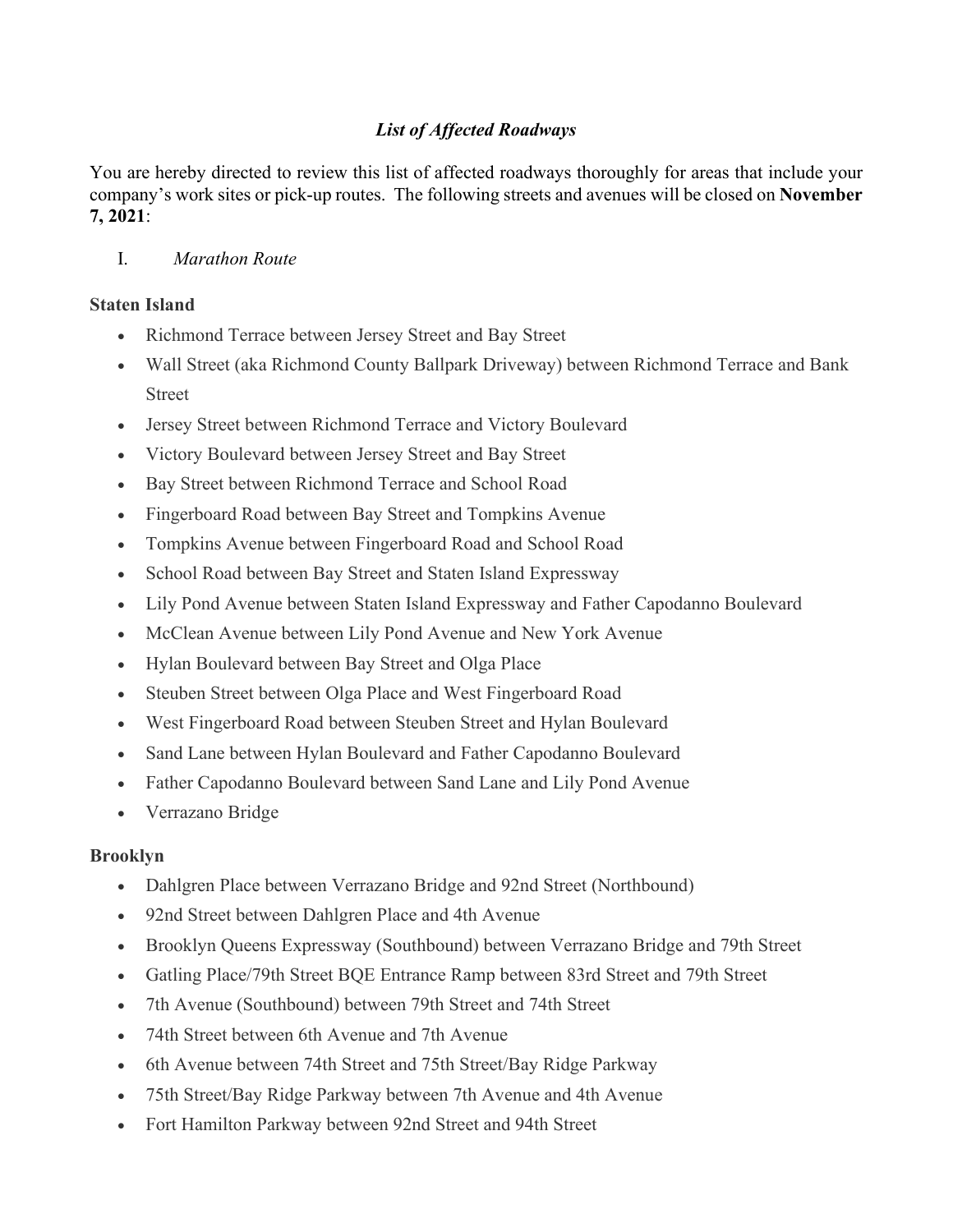- 94th Street between Fort Hamilton Parkway and 4th Avenue
- 4th Avenue between 94<sup>th</sup> Street and Flatbush Avenue
- Flatbush Avenue between 4th Avenue and Lafayette Avenue
- Lafayette Avenue between Flatbush Avenue and Bedford Avenue
- Bedford Avenue between Lafayette Avenue and Nassau Avenue
- Nassau Avenue between Bedford Avenue/Lorimer Street and Manhattan Avenue
- Manhattan Avenue between Nassau Avenue and Greenpoint Avenue
- Greenpoint Avenue between Manhattan Avenue and McGuinness Boulevard
- McGuinness Boulevard (Southbound) between Greenpoint Avenue and Pulaski Bridge
- Pulaski Bridge (Southbound)

#### **Queens**

- 11th Street between Pulaski Bridge and 48th Avenue
- 48th Avenue between 11th Street and Vernon Boulevard
- Vernon Boulevard between 48th Avenue and 10th Street
- 10th Street between Vernon Boulevard and 44th Drive
- 44th Drive between 10th Street and Hunter Street
- Hunter Street between 44th Drive and Crescent Street
- Crescent Street between Hunter Street and Queens Plaza South
- Queens Plaza South between Crescent Street and 23rd Street
- Queens Plaza North between Crescent Street and 23rd Street
- 23rd Street between Queens Plaza South and Queens Plaza North
- Queensboro Bridge (Eastbound)
- Queensboro Bridge Bicycle and Pedestrian Path

#### **Manhattan**

- Queensboro Bridge (Vehicle Entrance Ramp Eastbound)
- East 59th Street between 2nd Avenue and 1st Avenue
- East 60th Street between 1st Avenue and 2nd Avenue
- 1st Avenue between East 59th Street and Willis Avenue Bridge
- Madison Avenue Bridge (Westbound)
- 142nd Street between Lenox Avenue and 5th Avenue
- 5th Avenue between 142nd Street and 124th Street
- Madison Avenue (FDR Service Road) between East 135th Street and East 142nd Street
- West 124th Street between 5th Avenue and Mount Morris Park West
- Mount Morris Park West between West 124th Street and West 120th Street
- West 120th Street between Mount Morris Park West and 5th Avenue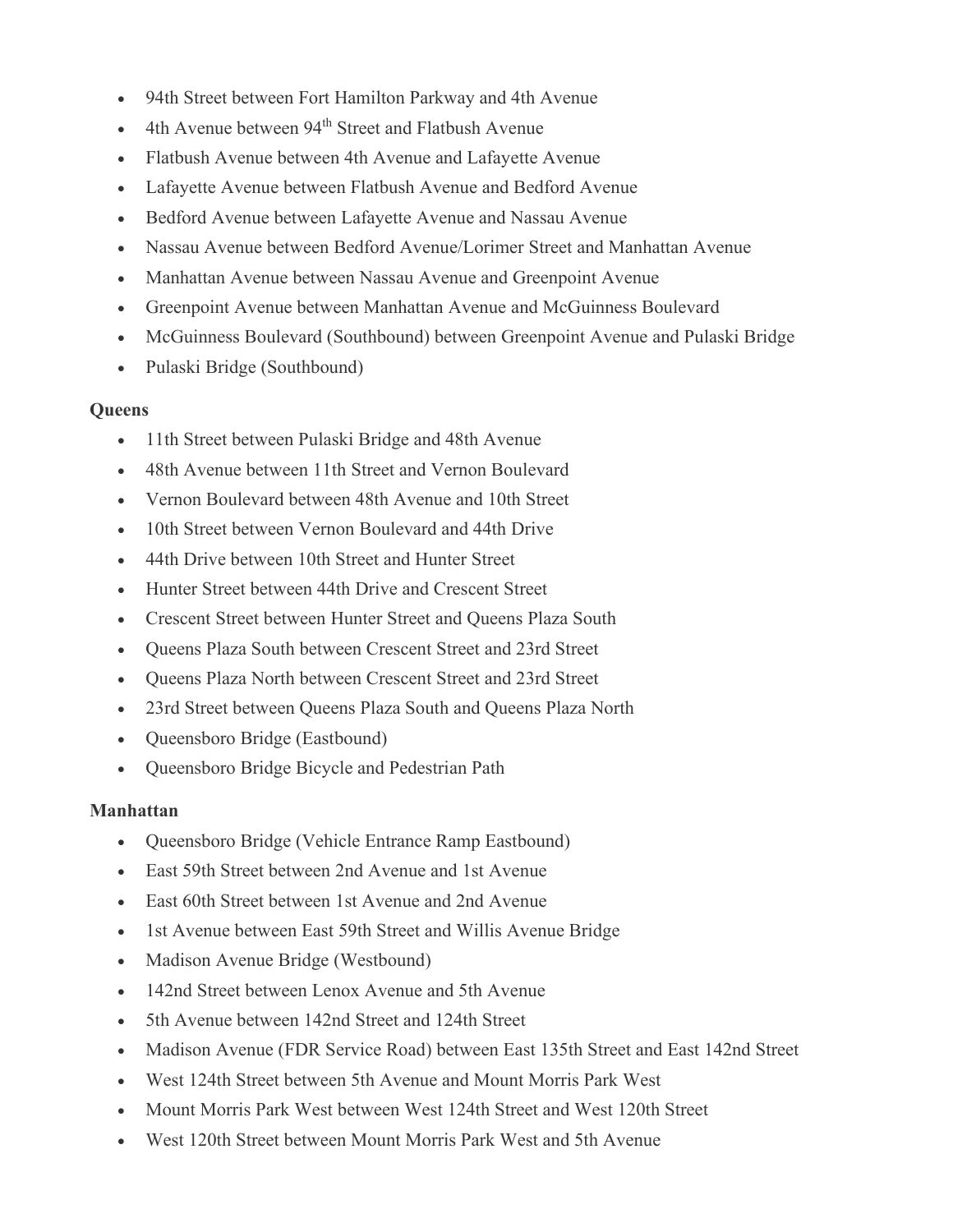- 5th Avenue between 120th Street and 90th Street
- 90th Street between 5th Avenue and East Drive
- East Drive between 90th Street and Grand Army Plaza
- Grand Army Plaza between East Drive and West 59th Street
- West 59th Street between 5th Avenue and Columbus Circle/8th Avenue/Central Park West
- Columbus Circle between West 59th Street and Central Park Driveway
- Central Park Driveway/8th Avenue Approach to West Drive
- West Drive between 8th Avenue Approach and 85th Street Approach to West Drive
- Terrace Drive between West Drive and East Drive
- Center Drive between West Drive and East Drive
- West 85th Street Approach to West Drive
- West 81st Street Approach to West Drive
- West 77th Street Approach to West Drive
- West 67th Street Approach to West Drive

### **Bronx**

- Willis Avenue Bridge
- East 135th Street between Willis Avenue and Alexander Avenue
- Alexander Avenue between East 135th Street and East 138th Street
- East 138th Street between Alexander Avenue and 3rd Avenue
- 3rd Avenue between East 138th Street and East 139th Street
- Morris Avenue between East 139th Street and East 140th Street
- East 140th Street between 3rd Avenue and Rider Avenue
- Rider Avenue between East 140th Street and East 138th Street
- East 138th Street between Rider Avenue and Madison Avenue Bridge

# **II. Family Reunion** (*Manhattan only*)

- Central Park West between Columbus Circle and West 96th Street
- West 61st Street between Central Park West and Broadway
- West 62nd Street between Central Park West and Broadway
- West 63rd Street between Central Park West and Broadway
- West 64th Street between Central Park West and Broadway
- West 65th Street between Central Park West and Broadway
- West 66th Street through West 77th Street between Central Park West and Columbus Avenue
- West 81st Street between Central Park West and Columbus Avenue
- West 82nd Street between Central Park West and Columbus Avenue
- West 83rd Street between Central Park West and Columbus Avenue